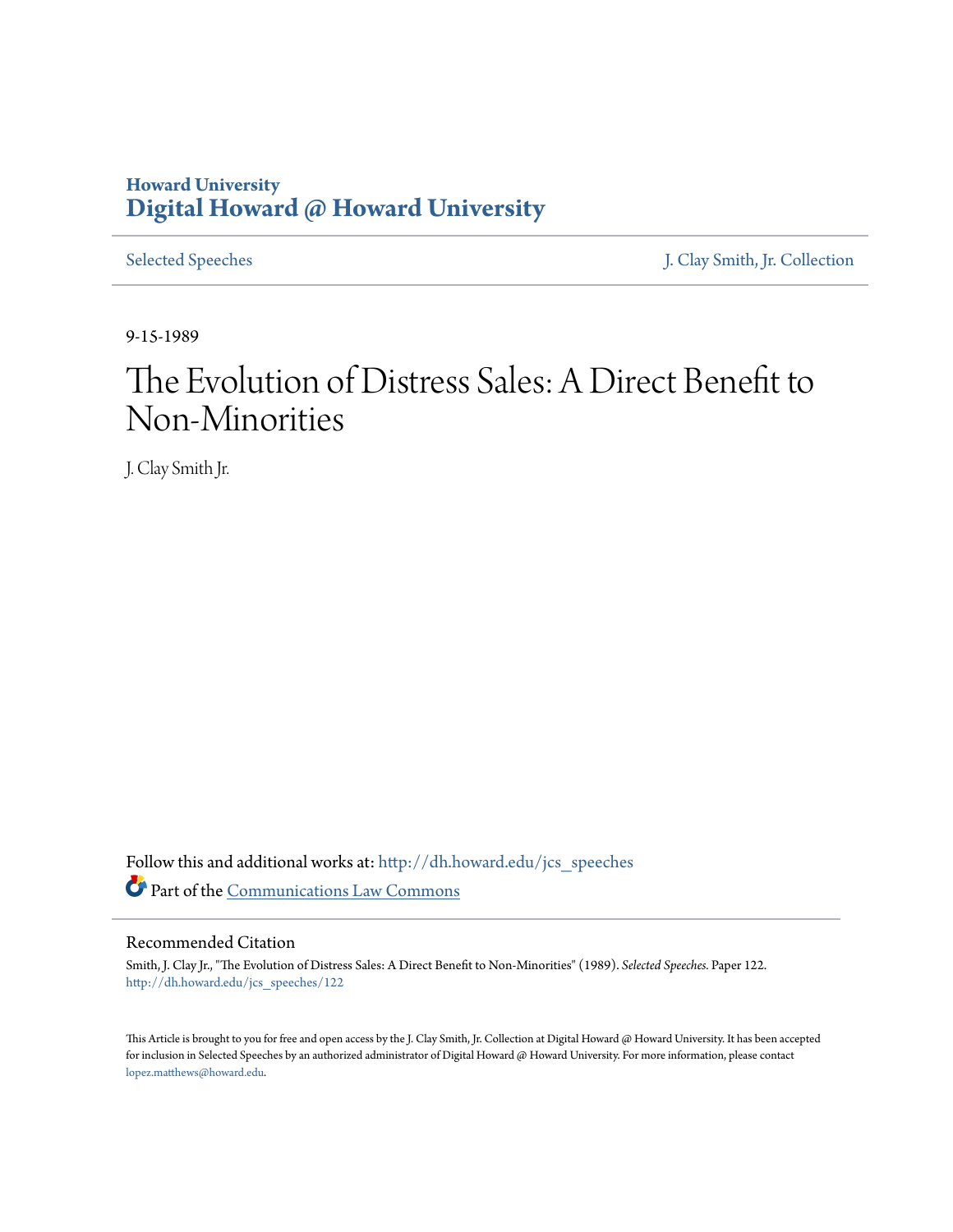[CORRECTED COPY]

•

### HEARINGS BEFORE THE SENATE COMMERCE COMMITTEE SUBCOMMITTEE ON COMMUNICATIONS HELD SBPTEMBER 15, 1989

## THE EVOLUTION OP DISTRESS SALES: A Direct Benefit to Non-Minorities

by J. Clay Smith, Jr. Bsq. Erroll D. Brown, Bsq. Cynthia Mabry, Esq. and Lisa C. Wilson, Esq.

#### ON BEHALF OF NATIONAL BAR ASSOCIATION<sup>1</sup>/

#### I. INTRODUCTION

It is a pleasure to be here today before the Senate Subcommittee on Communications to discuss the state of minority ownership of broadcast facilities. A public discussion of this topic is quite timely in light of the recent decisions by the D.C. Circuit dealing directly with the validity of the FCC's minority enhancement policy and the FCC's distress sale policy. $2/1$ 

- 1/ National Bar Association was founded in 1925, and is an organization comprised of Black lawyers across the United States. The National Bar Association has, for the last forty years, actively participated in the formation of the nation's telecommunications policy. J. Clay Smith, Jr., Esq. is currently a Professor of Law at Howard University School of Law in Washington, D.C. Erroll D. Brown, Esq. is currently an associate at O'Malley, Miles and Harrell in Landover, Maryland. Cynthia Mabry, Esq. is currently an associate at Crowell and Moring in Washington, D.C. Lisa C. Wilson, Esq. is currently an associate at Fisher, Wayland, Cooper and Leader in Washington, D.C. All views expressed are those of the authors and of the National Bar Association, and do not express the views of the authors' respective employers.
- See Winter Park Communications, Inc. v. FCC, No. 88-1755  $2/$ (D.C. Cir. April 21, 1989) (held, awarding qualitative enhancement credit to broadcast applicants that have minority ownership does not violate the equal protection clause of the Fifth Amendment); Shurberg Broadcasting of Hartford. Inc. v. FCC, No. 84-1600 (D.C. Circuit, March 31, 1989) (held, distress sale policy violates Fifth Amendment  $(continued... )$